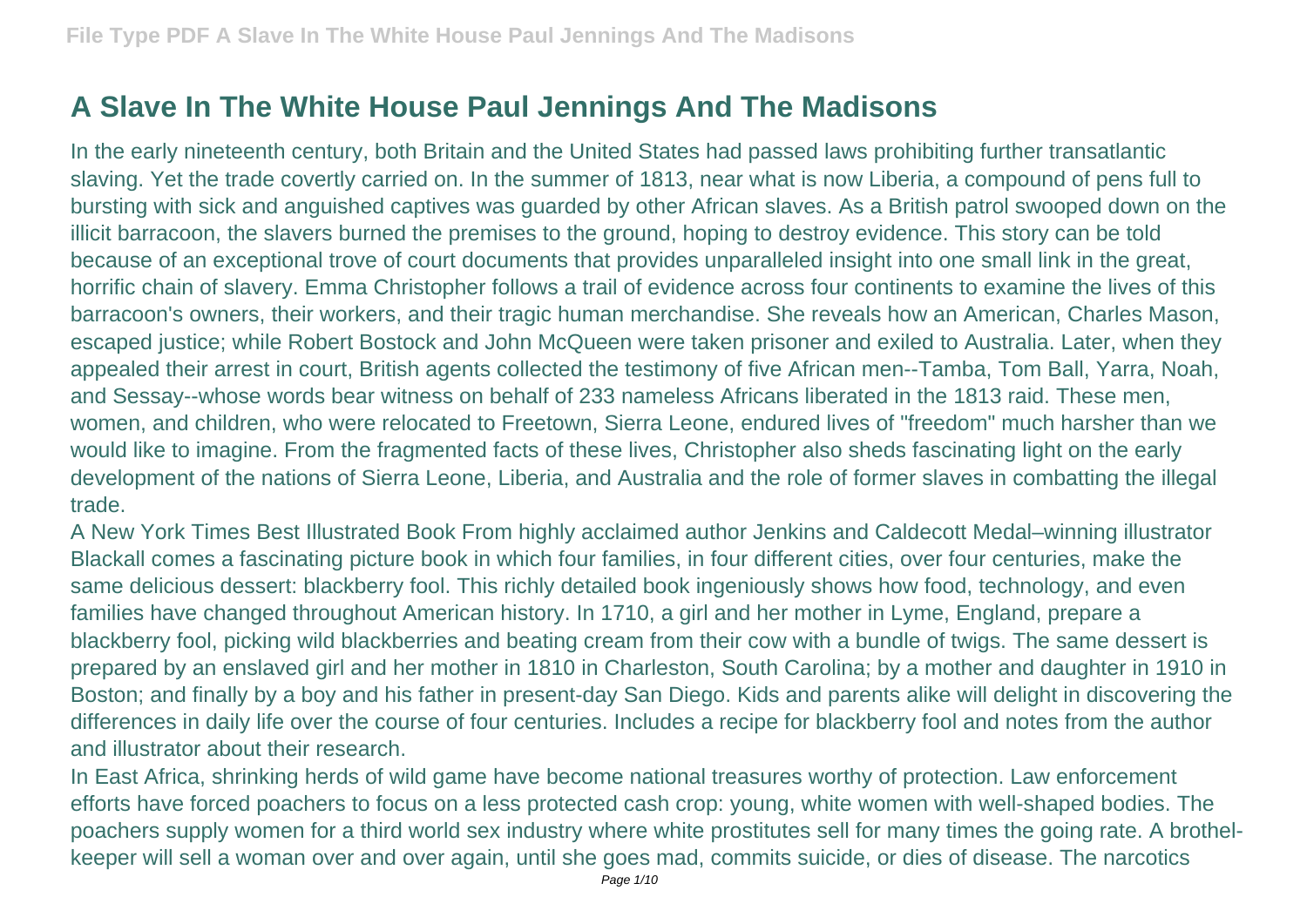trade pales in comparison to this lucrative business. When a female university student disappears without a trace, from an archaeological site in the Gol Mountains of northern Tanzania, her family retains a retired bounty hunter, Eli Walking Bear, to find her. Eli begins his search in Nairobi where he hires a guide, Jena Howell of Howell Safaris--a woman with her own cross to bear. Eli's quest takes an unexpected turn when he rescues Zuleika, a black female slave with a thirst for revenge. The hunt for the kidnapped woman takes Eli and Jena into the very guts of the sex slave trade, where the law is inept or corrupt, the criminals brutal, and everyone's hand is against them. "White Slave" received honorable mention recognition in the genre fiction category of Writer's Digest 15th Annual International Self-Published Book Awards. Selected from a field of over 400 entries, it was promoted in the 2008 March/April issue of Writer's Digest. BECOMING WHITE: My Family's Experience as Slave Holders--and Why It Still Matters follows the travels of three of my ancestral families as they came from the Old World to the new American colonies. In this lively history you will follow these families from Scotland, England, and Northern Ireland to their new homes in the colonies--and most important, see where and when they first came into contact with enslaved Africans, and how they became slave holders themselves. Although the book presents my own families' histories, it is really a parable for everyone's family history. Whether we came here long ago or last year; whether we are of European, African, Hispanic, Asian or Native American heritage, we have all been affected by the experience of being enslaved or of holding slaves. The thesis of the book is that the experience of holding other people as slaves was the origin of racism in the United States, and that that particular kind of racism has affected all of us--and even affects people who have never lived here.

"Traces the history of abolition from the 1600s to the 1860s . . . a valuable addition to our understanding of the role of race and racism in America."—Florida Courier Received historical wisdom casts abolitionists as bourgeois, mostly white reformers burdened by racial paternalism and economic conservatism. Manisha Sinha overturns this image, broadening her scope beyond the antebellum period usually associated with abolitionism and recasting it as a radical social movement in which men and women, black and white, free and enslaved found common ground in causes ranging from feminism and utopian socialism to anti-imperialism and efforts to defend the rights of labor. Drawing on extensive archival research, including newly discovered letters and pamphlets, Sinha documents the influence of the Haitian Revolution and the centrality of slave resistance in shaping the ideology and tactics of abolition. This book is a comprehensive history of the abolition movement in a transnational context. It illustrates how the abolitionist vision ultimately linked the slave's cause to the struggle to redefine American democracy and human rights across the globe. "A full history of the men and women who truly made us free."—Ira Berlin, The New York Times Book Review "A stunning new history of abolitionism . . . [Sinha] plugs abolitionism back into the history of anticapitalist protest."—The Atlantic "Will deservedly take its place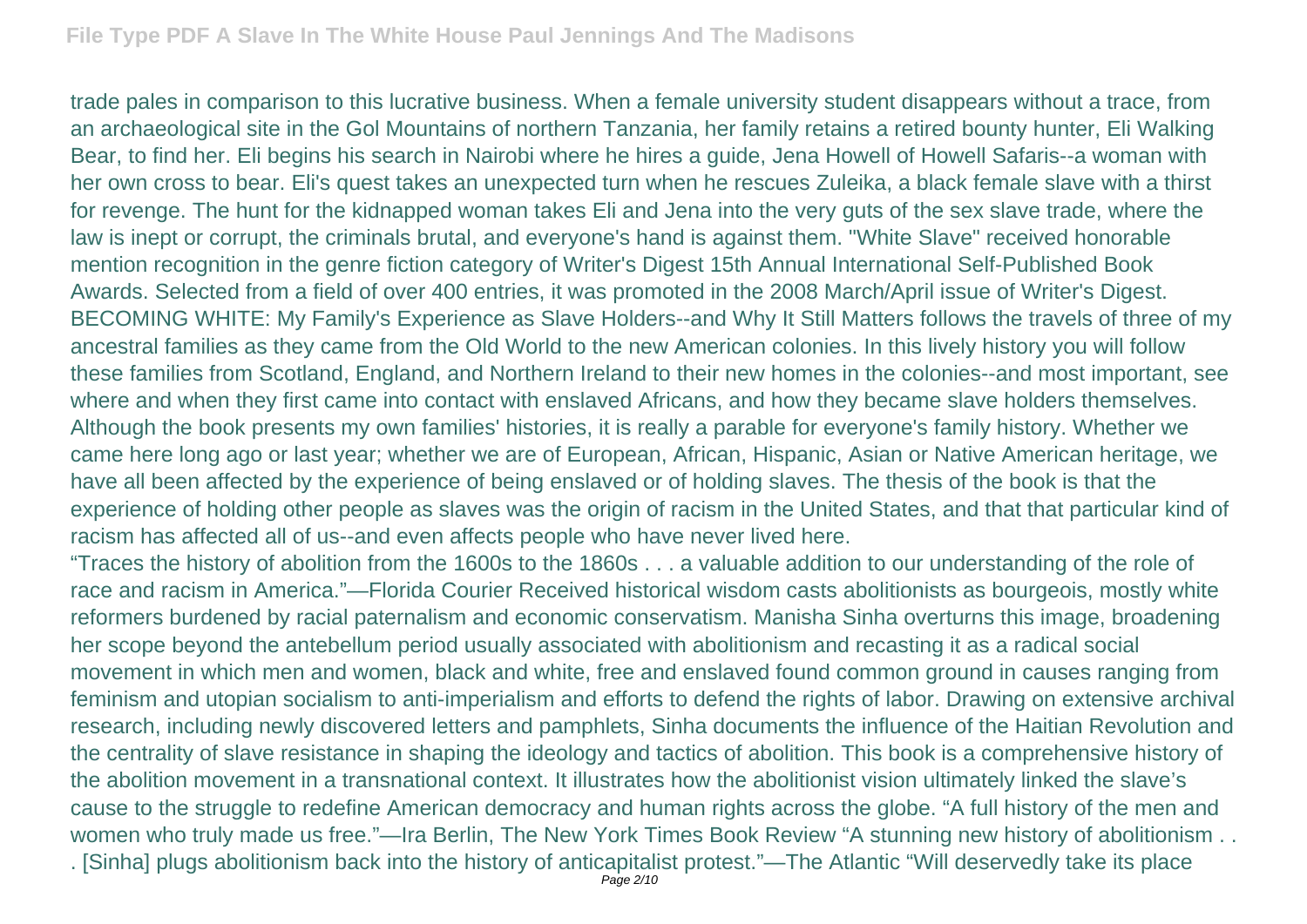alongside the equally magisterial works of Ira Berlin on slavery and Eric Foner on the Reconstruction Era."—The Wall Street Journal "A powerfully unfamiliar look at the struggle to end slavery in the United States . . . as multifaceted as the movement it chronicles."—The Boston Globe

A Slave in the White HousePaul Jennings and the MadisonsMacmillan

Books for All Kinds of Readers Read HowYouWant offers the widest selection of on-demand, accessible format editions on the market today. Our 7 different sizes of EasyRead are optimized by increasing the font size and spacing between the words and the letters. We partner with leading publishers around the globe. Our goal is to have accessible editions simultaneously released with publishers' new books so that all readers can have access to the books they want to read. To find more books in your format visit www.readhowyouwant.com

Paul Jennings was born into slavery on the plantation of James and Dolley Madison in Virginia, later becoming part of the Madison household staff at the White House. Once finally emancipated by Senator Daniel Webster later in life, he would give an aged and impoverished Dolley Madison, his former owner, money from his own pocket, write the first White House memoir, and see his sons fight with the Union Army in the Civil War. He died a free man in northwest Washington at 75. Based on correspondence, legal documents, and journal entries rarely seen before, this amazing portrait of the times reveals the mores and attitudes toward slavery of the nineteenth century, and sheds new light on famous characters such as James Madison, who believed the white and black populations could not coexist as equals; French General Lafayette who was appalled by this idea; Dolley Madison, who ruthlessly sold Paul after her husband's death; and many other since forgotten slaves, abolitionists, and civil right activists.

ONE OF THE NEW YORK TIMES BOOK REVIEW'S TEN BEST BOOKS OF THE YEAR • MAN BOOKER PRIZE FINALIST • "A gripping historical narrative exploring both the bounds of slavery and what it means to be truly free." —Vanity Fair Eleven-year-old George Washington Black—or Wash—a field slave on a Barbados sugar plantation, is initially terrified when he is chosen as the manservant of his master's brother. To his surprise, however, the eccentric Christopher Wilde turns out to be a naturalist, explorer, inventor, and abolitionist. Soon Wash is initiated into a world where a flying machine can carry a man across the sky, where even a boy born in chains may embrace a life of dignity and meaning, and where two people, separated by an impossible divide, can begin to see each other as human. But when a man is killed and a bounty is placed on Wash's head, they must abandon everything and flee together. Over the course of their travels, what brings Wash and Christopher together will tear them apart, propelling Wash ever farther across the globe in search of his true self. Spanning the Caribbean to the frozen Far North, London to Morocco, Washington Black is a story of self-invention and betrayal, of love and redemption, and of a world destroyed and made whole again.

#1 NEW YORK TIMES BESTSELLER • OPRAH'S BOOK CLUB PICK • From the National Book Award–winning author of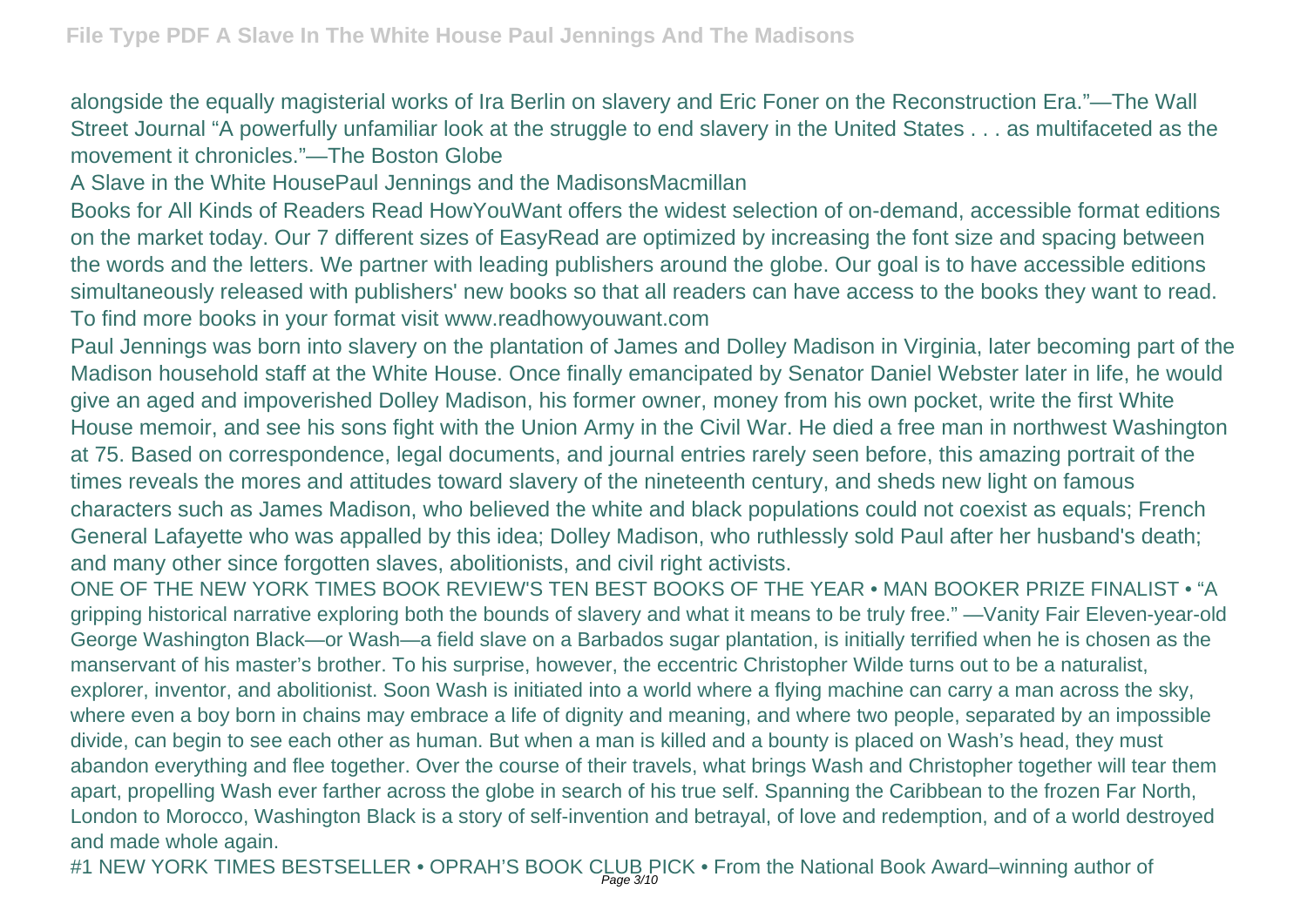Between the World and Me, a boldly conjured debut novel about a magical gift, a devastating loss, and an underground war for freedom. "This potent book about America's most disgraceful sin establishes [Ta-Nehisi Coates] as a first-rate novelist."—San Francisco Chronicle IN DEVELOPMENT AS A MAJOR MOTION PICTURE • Adapted by Ta-Nehisi Coates and Kamilah Forbes, produced by MGM, Plan B, and Oprah Winfrey's Harpo Films NOMINATED FOR THE NAACP IMAGE AWARD • NAMED ONE OF PASTE'S BEST NOVELS OF THE DECADE • NAMED ONE OF THE BEST BOOKS OF THE YEAR BY Time • NPR • The Washington Post • Chicago Tribune • Vanity Fair • Esquire • Good Housekeeping • Paste • Town & Country • The New York Public Library • Kirkus Reviews • Library Journal Young Hiram Walker was born into bondage. When his mother was sold away, Hiram was robbed of all memory of her—but was gifted with a mysterious power. Years later, when Hiram almost drowns in a river, that same power saves his life. This brush with death births an urgency in Hiram and a daring scheme: to escape from the only home he's ever known. So begins an unexpected journey that takes Hiram from the corrupt grandeur of Virginia's proud plantations to desperate guerrilla cells in the wilderness, from the coffin of the Deep South to dangerously idealistic movements in the North. Even as he's enlisted in the underground war between slavers and the enslaved, Hiram's resolve to rescue the family he left behind endures. This is the dramatic story of an atrocity inflicted on generations of women, men, and children—the violent and capricious separation of families—and the war they waged to simply make lives with the people they loved. Written by one of today's most exciting thinkers and writers, The Water Dancer is a propulsive, transcendent work that restores the humanity of those from whom everything was stolen. Praise for The Water Dancer "Ta-Nehisi Coates is the most important essayist in a generation and a writer who changed the national political conversation about race with his 2015 memoir, Between the World and Me. So naturally his debut novel comes with slightly unrealistic expectations—and then proceeds to exceed them. The Water Dancer . . . is a work of both staggering imagination and rich historical significance. . . . What's most powerful is the way Coates enlists his notions of the fantastic, as well as his fluid prose, to probe a wound that never seems to heal. . . . Timeless and instantly canon-worthy."—Rolling Stone

Winner of the National Book Award and the Pulitzer Prize: "[A] commanding and important book." —Jill Lepore, The New Yorker This epic work—named a best book of the year by the Washington Post, Time, the Los Angeles Times, Amazon, the San Francisco Chronicle, and a notable book by the New York Times—tells the story of the Hemingses, whose close blood ties to our third president had been systematically expunged from American history until very recently. Now, historian and legal scholar Annette Gordon-Reed traces the Hemings family from its origins in Virginia in the 1700s to the family's dispersal after Jefferson's death in 1826.

"A masterwork [by] the preeminent historian of the Civil War era."—Boston Globe Selected as a Notable Book of the Year by the New York Times Book Review, this landmark work gives us a definitive account of Lincoln's lifelong engagement with the nation's critical issue: American slavery. A master historian, Eric Foner draws Lincoln and the broader history of the period into perfect balance. We see Lincoln, a pragmatic politician grounded in principle, deftly navigating the dynamic politics of antislavery,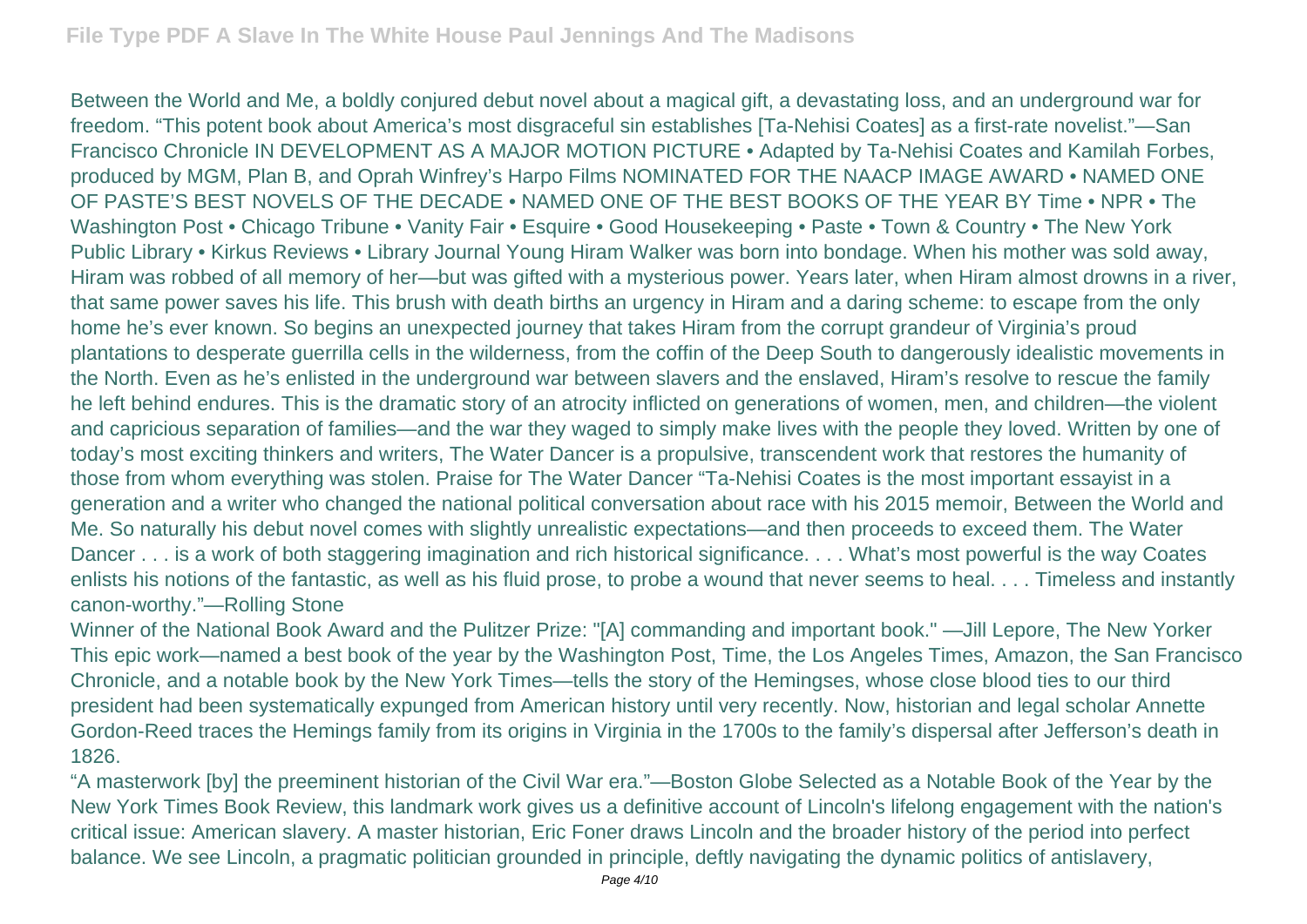secession, and civil war. Lincoln's greatness emerges from his capacity for moral and political growth.

The Invisibles chronicles the African American presence inside the White House from its beginnings in 1782 until 1862, when President Abraham Lincoln issued the Emancipation Proclamation that granted slaves their freedom. During these years, slaves were the only African Americans to whom the most powerful men in the United States were exposed on a daily, and familiar, basis. By reading about these often-intimate relationships, readers will better understand some of the views that various presidents held about class and race in American society, and how these slaves contributed not only to the life and comforts of the presidents they served, but to America as a whole.

In this powerful historical novel a thirteen-year-old boy is kidnapped and brought aboard a slave ship, where he is forced to play music that will entice the slaves to exercise.

Chronicles the life of a former slave to James and Dolley Madison, tracing his early years on their plantation, his service in the Madison White House household staff and post-emancipation achievements as a first White House memoirist and father of two Union Army soldiers.

An expoloration of fifty influential and inspirational women who changed the world. Everyone is buzzing about the president's birthday! Especially George Washington's servants who scurry around the kitchen preparing to make this the best celebration ever. Oh, how George Washington loves his cake! And, oh, how he depends on Hercules, his head chef, to make it for him. Hercules, a slave, takes great pride in baking the president's cake. But this year there is one problem--they are out of sugar. This story, told in the voice of Delia, Hercules' young daughter, is based on real events, and underscores the loving exchange between a very determined father and his eager daughter who are faced with an unspoken, bittersweet reality.

Koritha Mitchell analyzes canonical texts by and about African American women to lay bare the hostility these women face as they invest in traditional domesticity. Instead of the respectability and safety granted white homemakers, black women endure pejorative labels, racist governmental policies, attacks on their citizenship, and aggression meant to keep them in "their place." Tracing how African Americans define and redefine success in a nation determined to deprive them of it, Mitchell plumbs the works of Frances Harper, Zora Neale Hurston, Lorraine Hansberry, Toni Morrison, Michelle Obama, and others. These artists honor black homes from slavery and post-emancipation through the Civil Rights era to "post-racial" America. Mitchell follows black families asserting their citizenship in domestic settings while the larger society and culture marginalize and attack them, not because they are deviants or failures but because they meet American standards. Powerful and provocative, From Slave Cabins to the White House illuminates the links between African American women's homemaking and citizenship in history and across literature.

In her final novel, Willa Cather departed from her usual Great Plains settings to plumb the turbulent relationships between slaves and their owners in the antebellum South. Sapphira and the Slave Girl is set in Virginia just before the Civil War.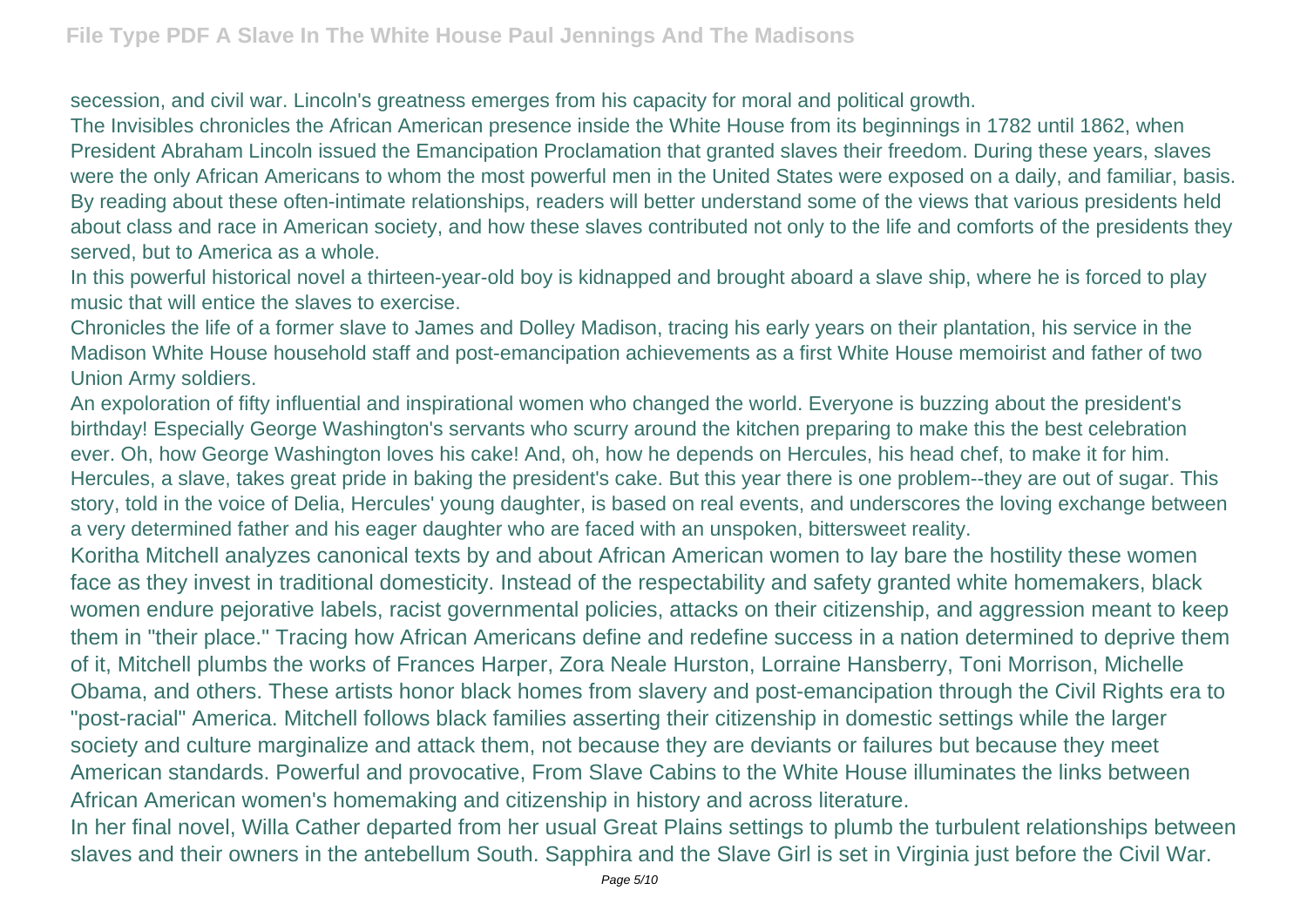Sapphira is a slave owner who feels she has come down in the world and channels her resentments into jealousy of her beautiful mulatto slave, Nancy. Sapphira's daughter Rachel, an abolitionist, opposes her mother's increasingly shocking attempts to persecute Nancy. The struggles of these three strong-willed women provide rich material for Cather's narrative art and psychological insight. BONUS: The edition includes an excerpt from The Selected Letters of Willa **Cather** 

Personal essays exploring identity, work, family, and community through the prism of race and black culture. Cora is a slave on a cotton plantation in Georgia. When Caesar, a recent arrival from Virginia, tells her about the Underground Railroad, they decide to take a terrifying risk and escape. Though they manage to find a station and head north, they are being hunted. Their first stop is South Carolina, in a city that initially seems like a haven. But the city's placid surface masks an insidious scheme designed for its black denizens. And even worse: Ridgeway, the relentless slave catcher, is close on their heels.

During the early twentieth century, individuals and organizations from across the political spectrum launched a sustained effort to eradicate forced prostitution, commonly known as "white slavery." White Slave Crusades is the first comparative study to focus on how these anti-vice campaigns also resulted in the creation of a racial hierarchy in the United States. Focusing on the intersection of race, gender, and sex in the antiprostitution campaigns, Brian Donovan analyzes the reactions of native-born whites to new immigrant groups in Chicago, to African Americans in New York City, and to Chinese immigrants in San Francisco. Donovan shows how reformers employed white slavery narratives of sexual danger to clarify the boundaries of racial categories, allowing native-born whites to speak of a collective "us" as opposed to a "them." These stories about forced prostitution provided an emotionally powerful justification for segregation, as well as other forms of racial and sexual boundary maintenance in urban America.

It is often thought that slaveholders only began to show an interest in female slaves' reproductive health after the British government banned the importation of Africans into its West Indian colonies in 1807. However, as Sasha Turner shows in this illuminating study, for almost thirty years before the slave trade ended, Jamaican slaveholders and doctors adjusted slave women's labor, discipline, and health care to increase birth rates and ensure that infants lived to become adult workers. Although slaves' interests in healthy pregnancies and babies aligned with those of their masters, enslaved mothers, healers, family, and community members distrusted their owners' medicine and benevolence. Turner contends that the social bonds and cultural practices created around reproductive health care and childbirth challenged the economic purposes slaveholders gave to birthing and raising children. Through powerful stories that place the reader on the ground in plantation-era Jamaica, Contested Bodies reveals enslaved women's contrasting ideas about maternity and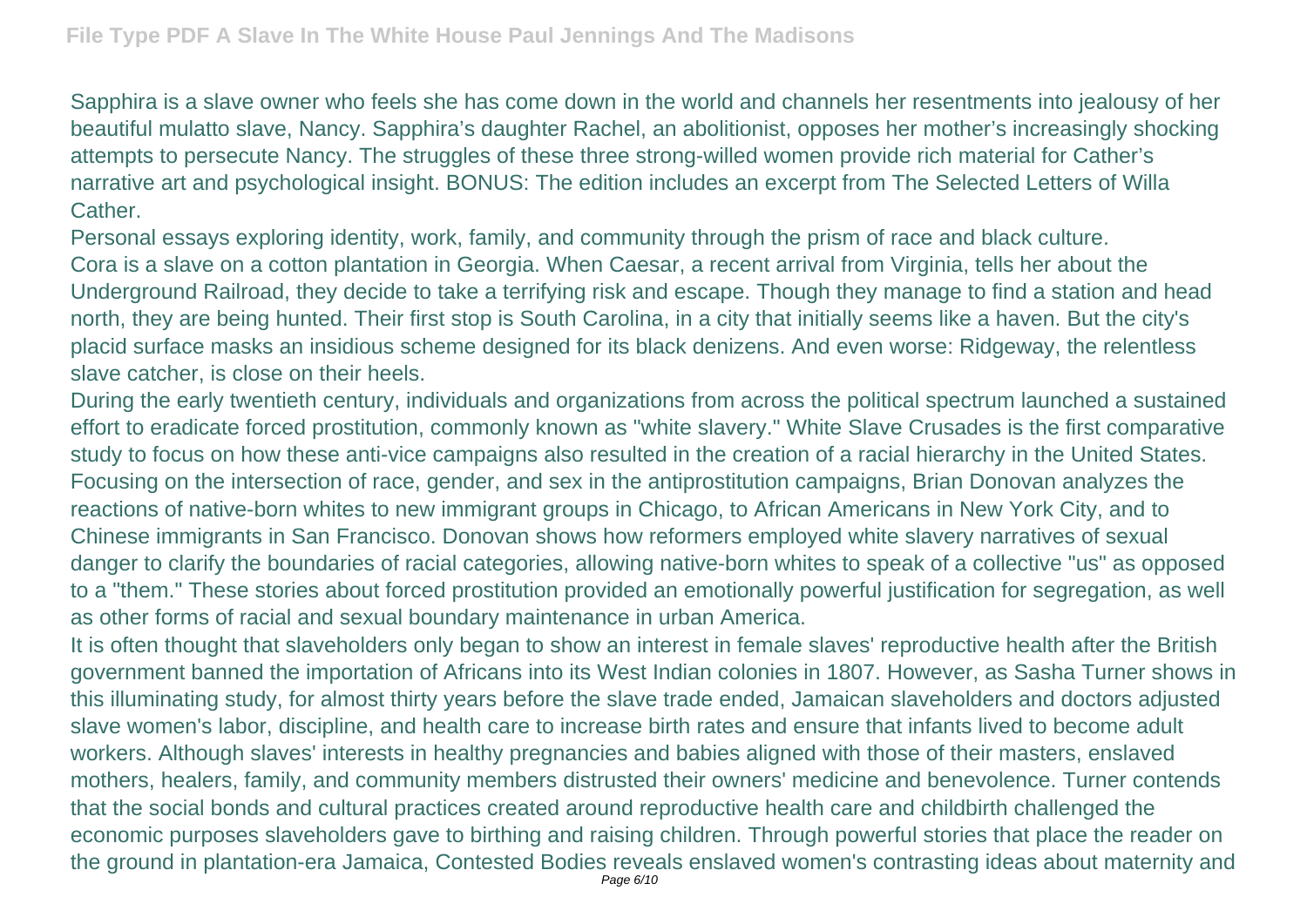raising children, which put them at odds not only with their owners but sometimes with abolitionists and enslaved men. Turner argues that, as the source of new labor, these women created rituals, customs, and relationships around pregnancy, childbirth, and childrearing that enabled them at times to dictate the nature and pace of their work as well as their value. Drawing on a wide range of sources—including plantation records, abolitionist treatises, legislative documents, slave narratives, runaway advertisements, proslavery literature, and planter correspondence—Contested Bodies yields a fresh account of how the end of the slave trade changed the bodily experiences of those still enslaved in Jamaica. This is the forgotten story of the million white Europeans, snatched from their homes and taken in chains to the great slave markets of North Africa to be sold to the highest bidder. Ignored by their own governments, and forced to endure the harshest of conditions, very few lived to tell the tale. Using the firsthand testimony of a Cornish cabin boy named Thomas Pellow, Giles Milton vividly reconstructs a disturbing, little known chapter of history. Pellow was bought by the tyrannical sultan of Morocco who was constructing an imperial pleasure palace of enormous scale and grandeur, built entirely by Christian slave labour. As his personal slave, he would witness first-hand the barbaric splendour of the imperial court, as well as experience the daily terror of a cruel regime. Gripping, immaculately researched, and brilliantly realised, WHITE GOLD reveals an explosive chapter of popular history, told with all the pace and verve of one of our finest historians.

Winner of the 2015 Avery O. Craven Prize from the Organization of American Historians Winner of the 2015 Sidney Hillman Prize A groundbreaking history demonstrating that America's economic supremacy was built on the backs of slaves Americans tend to cast slavery as a pre-modern institution -- the nation's original sin, perhaps, but isolated in time and divorced from America's later success. But to do so robs the millions who suffered in bondage of their full legacy. As historian Edward E. Baptist reveals in The Half Has Never Been Told, the expansion of slavery in the first eight decades after American independence drove the evolution and modernization of the United States. In the span of a single lifetime, the South grew from a narrow coastal strip of worn-out tobacco plantations to a continental cotton empire, and the United States grew into a modern, industrial, and capitalist economy. Told through intimate slave narratives, plantation records, newspapers, and the words of politicians, entrepreneurs, and escaped slaves, The Half Has Never Been Told offers a radical new interpretation of American history.

The inspiring story of Paul Jennings, a slave in President James Madison's household, and his long struggle for freedom. Harriet Jacobs's slave narrative is remarkable for its candid exposure of the sexual abuse suffered by slaves at the hands of their owners. Her sufferings, and eventual escape to the North, are described in vivid detail. This edition also includes her brother's short memoir, 'A True Tale of Slavery'.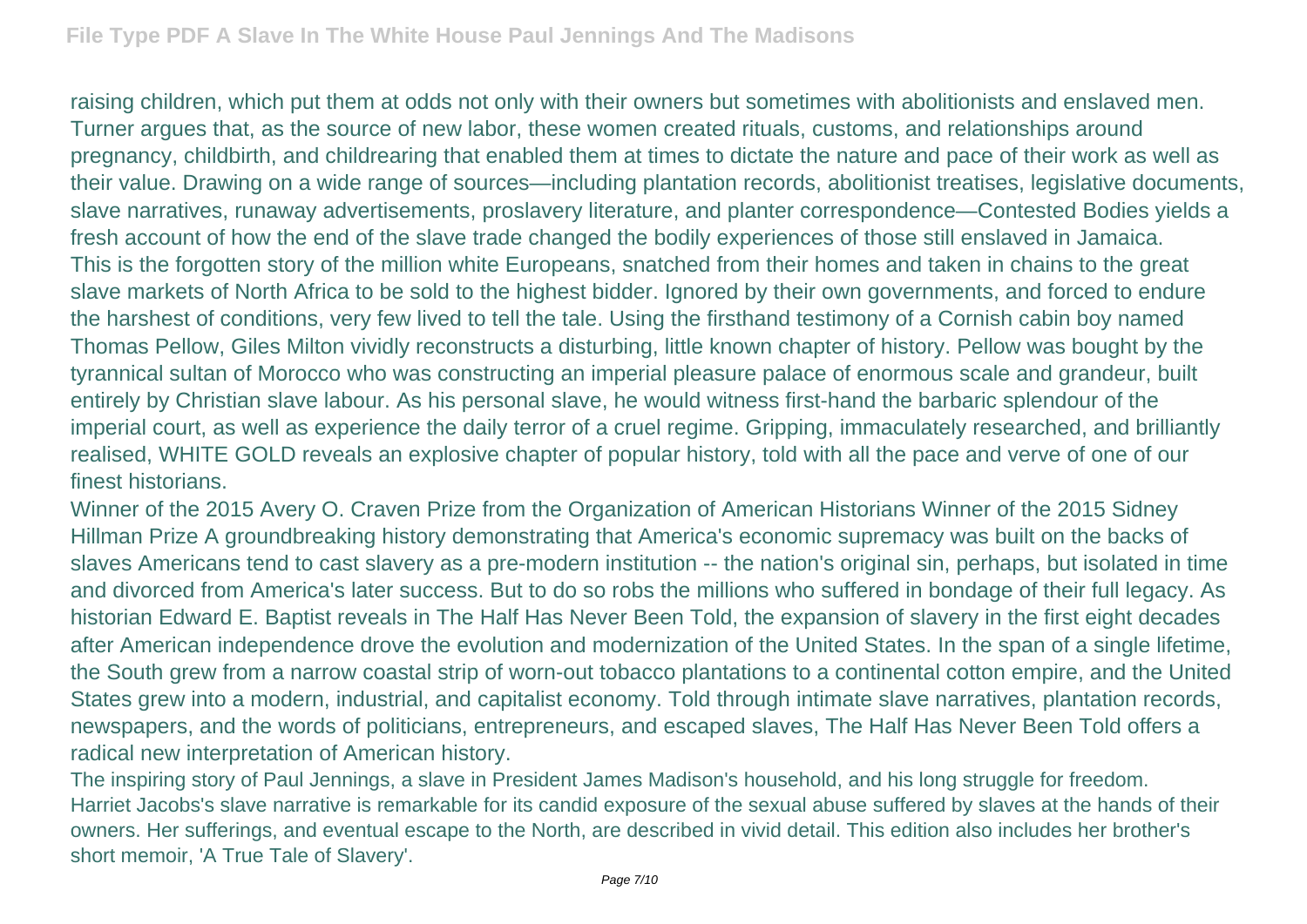Winner of the Los Angeles Times Book Prize in History A bold and searing investigation into the role of white women in the American slave economy "Compelling."—Renee Graham, Boston Globe "Stunning."—Rebecca Onion, Slate "Makes a vital contribution to our understanding of our past and present."—Parul Sehgal, New York Times Bridging women's history, the history of the South, and African American history, this book makes a bold argument about the role of white women in American slavery. Historian Stephanie E. Jones-Rogers draws on a variety of sources to show that slave?owning women were sophisticated economic actors who directly engaged in and benefited from the South's slave market. Because women typically inherited more slaves than land, enslaved people were often their primary source of wealth. Not only did white women often refuse to cede ownership of their slaves to their husbands, they employed management techniques that were as effective and brutal as those used by slave?owning men. White women actively participated in the slave market, profited from it, and used it for economic and social empowerment. By examining the economically entangled lives of enslaved people and slave?owning women, Jones-Rogers presents a narrative that forces us to rethink the economics and social conventions of slaveholding America. As an infant, Peter is taken from his unwed mother and given to a slave woman to raise, fate later brings him back to the mother

## he has never met

The Hill family has an almost unbelievable history. Their ancestors were royalty in the Zulu nation in Africa before being sold into slavery on a plantation in the American south. However, after centuries of hard work and perseverance, one family member overcame the odds to serve on the cabinet of a president of the United States. Sound too incredible to be true? It gets better. Some of the Hills are black; some are white. From a Prince to a Slave is a heartwarming book about a diverse family who fought to find one another after centuries of separation and forgive, reconnect, and reconcile under the banner of God's grace and love. THE LAST WHITE SLAVE! PART ONE Based in real history comes a story like none ever told! A story of the old South; where bondage, domination, submission, and humiliation were real and not a game people played. An entertaining thriller which will; Educated you, Sadden you, Excite you, Anger you, Shock you, Make you cry, Maybe all at the same time. Hello; my name is Matthew Michael McCall III; this is my story. The story of my life as the last white slave. The story of the worst President in the history of the United States; A story about the Civil War; Abraham Lincoln's war; KING ABRAHAM LINCOLN!!!!!!!!! KING Abraham Lincoln caused the needless murder and or maiming of over 700,000 Americans. My story; a love story of the unbelievable kind. A story with an explosive ending; you should be surprised. A story that suggests slavery was never outlawed in the United States; that's right the 13th amendment to the constitution Abraham Lincoln says was passed may not have been passed; Slavery may is still legal. KING Lincoln knew that; but what does a self-appointed KING care about the law? Not much as it turned out. A man who is 6'6" and nearly 400 pounds casts a big shadow. Charles 'Big Chick' Huntsberry lived beneath his own shadow. He always set out to be the best at what he was doing, to be the top dog. When Chick wins an arm-wrestling contest, it leads him to a profession as a bouncer at the big campus bar. Rumours start to spread about the huge bouncer at the club. Chick starts hearing stories about a guy who would fight a whole motorcycle club and turn over cars. The person in these stories turns out to be Chick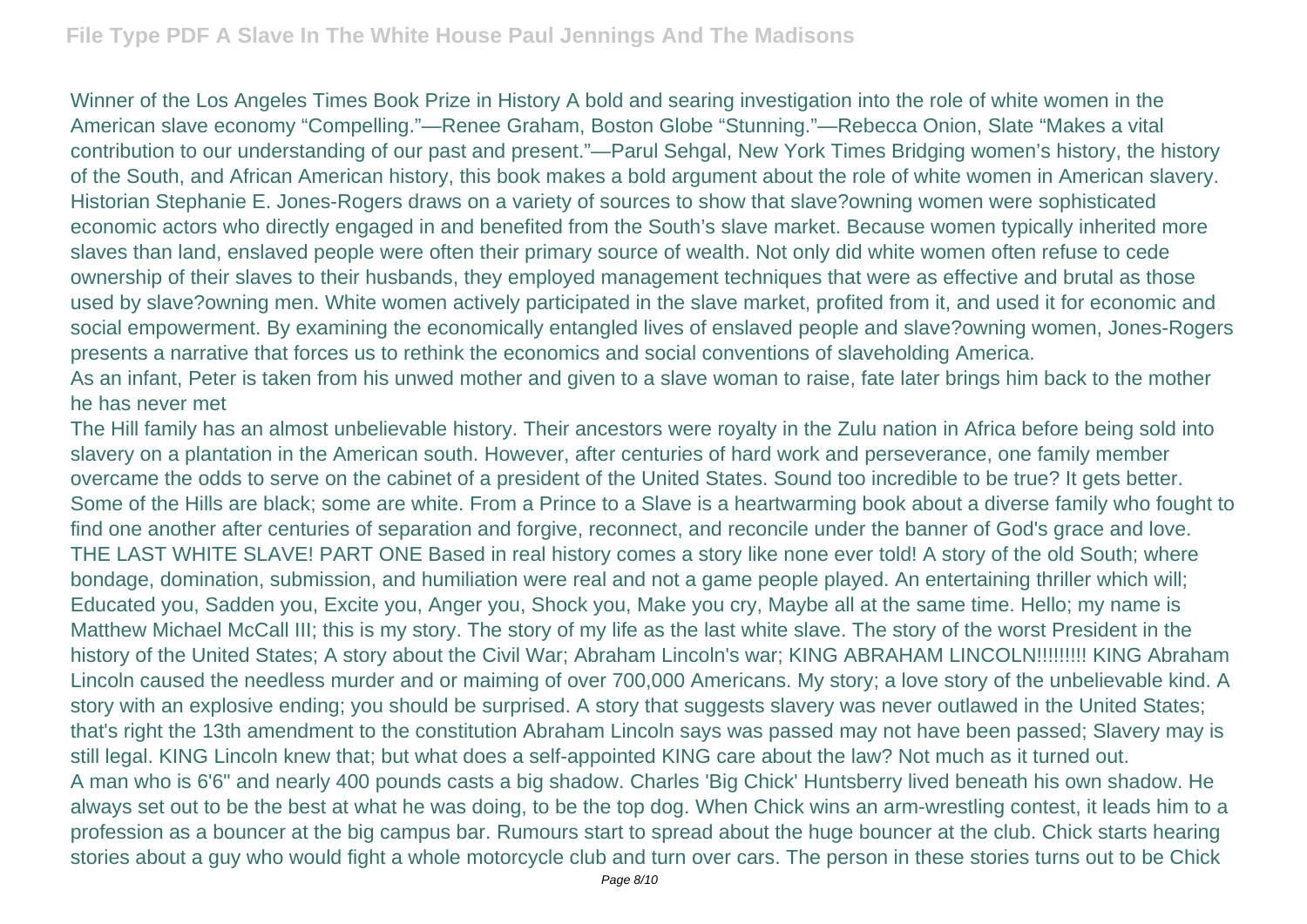himself. An old bouncing associate calls Chick and tells him about a music artist who is looking for a bodyguard. Chick, needing a change, tries it out. The rest is music history.

"Having been born a freeman, and for more than thirty years enjoyed the blessings of liberty in a free State—and having at the end of that time been kidnapped and sold into Slavery, where I remained, until happily rescued in the month of January, 1853, after a bondage of twelve years—it has been suggested that an account of my life and fortunes would not be uninteresting to the public." -an excerpt

A seamstress and friend of Mrs. Abraham Lincoln describes her days as a slave and her memories of the martyred President and his First Lady

Life in the old South has always fascinated Americans--whether in the mythical portrayals of the planter elite from fiction such as Gone With the Wind or in historical studies that look inside the slave cabin. Now Brenda E. Stevenson presents a reality far more gripping than popular legend, even as she challenges the conventional wisdom of academic historians. Life in Black and White provides a panoramic portrait of family and community life in and around Loudoun County, Virginia--weaving the fascinating personal stories of planters and slaves, of free blacks and poor-to-middling whites, into a powerful portrait of southern society from the mid-eighteenth century to the Civil War. Loudoun County and its vicinity encapsulated the full sweep of southern life. Here the region's most illustrious families--the Lees, Masons, Carters, Monroes, and Peytons--helped forge southern traditions and attitudes that became characteristic of the entire region while mingling with yeoman farmers of German, Scotch-Irish, and Irish descent, and free black families who lived alongside abolitionist Quakers and thousands of slaves. Stevenson brilliantly recounts their stories as she builds the complex picture of their intertwined lives, revealing how their combined histories guaranteed Loudon's role in important state, regional, and national events and controversies. Both the Declaration of Independence and the U.S. Constitution, for example, were hidden at a local plantation during the War of 1812. James Monroe wrote his famous "Doctrine" at his Loudon estate. The area also was the birthplace of celebrated fugitive slave Daniel Dangerfield, the home of John Janney, chairman of the Virginia secession convention, a center for Underground Railroad activities, and the location of John Brown's infamous 1859 raid at Harpers Ferry. In exploring the central role of the family, Brenda Stevenson offers a wealth of insight: we look into the lives of upper class women, who bore the oppressive weight of marriage and motherhood as practiced in the South and the equally burdensome roles of their husbands whose honor was tied to their ability to support and lead regardless of their personal preference; the yeoman farm family's struggle for respectability; and the marginal economic existence of free blacks and its undermining influence on their family life. Most important, Stevenson breaks new ground in her depiction of slave family life. Following the lead of historian Herbert Gutman, most scholars have accepted the idea that, like white, slaves embraced the nuclear family, both as a living reality and an ideal. Stevenson destroys this notion, showing that the harsh realities of slavery, even for those who belonged to such attentive masters as George Washington, allowed little possibility of a nuclear family. Far more important were extended kin networks and female headed households. Meticulously researched, insightful, and moving, Life in Black and White offers our most detailed portrait yet of the reality of southern life. It forever changes our understanding of family and race relations during the reign of the peculiar institution in the American South. Everybody knows about the transatlantic slave trade, which saw black Africans snatched from their homes, taken across the Atlantic Ocean

and then sold into slavery. However, a century before Britain became involved in this terrible business, whole villages and towns in England,